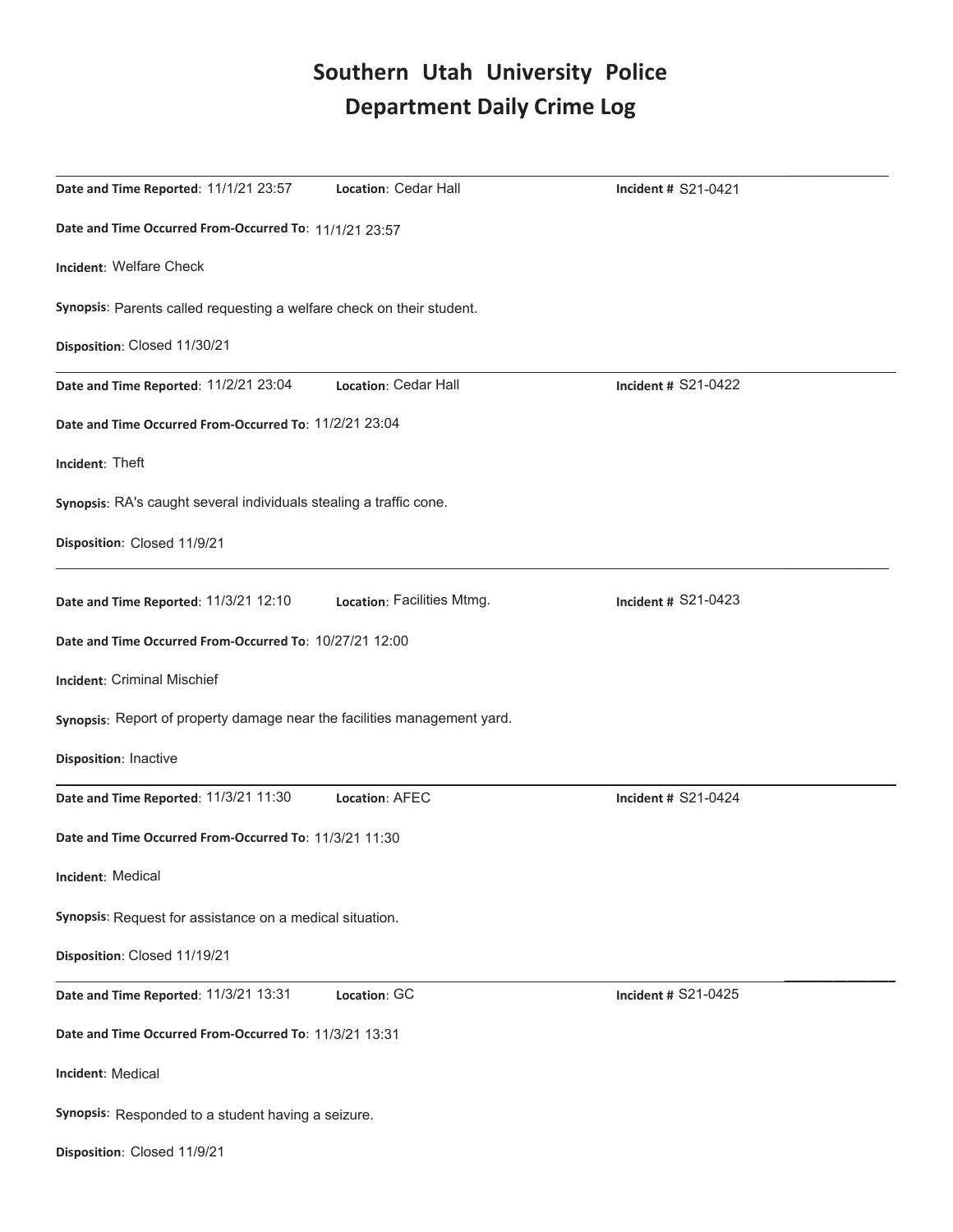| Date and Time Reported: 8/25/21 7:23 AM                              | Location: 477 W University Blvd | Incident # S21-0426 |  |
|----------------------------------------------------------------------|---------------------------------|---------------------|--|
| Date and Time Occurred From-Occurred To: 8/25/21 7:23 AM             |                                 |                     |  |
| Incident: Lockout                                                    |                                 |                     |  |
| Synopsis: Assisted student with unlocking their vehicle.             |                                 |                     |  |
| Disposition: Closed 8/25/21                                          |                                 |                     |  |
| Date and Time Reported: 11/5/21 10:51 AM    Location: Eccles Housing |                                 | Incident # S21-0427 |  |
| Date and Time Occurred From-Occurred To: 11/5/21 0:00                |                                 |                     |  |
| Incident: Lockout                                                    |                                 |                     |  |
| Synopsis: Vehicle was unlocked for a student.                        |                                 |                     |  |
| Disposition: Closed 11/9/21                                          |                                 |                     |  |
| Date and Time Reported: 11/5/2021 13:16                              | Location: SUU PD                | Incident # S21-0428 |  |
| Date and Time Occurred From-Occurred To: 11/5/2021 13:16             |                                 |                     |  |
| Incident: Information                                                |                                 |                     |  |
| Synopsis: Female reported some suspicious activity.                  |                                 |                     |  |
| Disposition: Closed 11/19/21                                         |                                 |                     |  |
| Date and Time Reported: 11/5/2021 22:10                              | Location: 200 S 600 W           | Incident # S21-0429 |  |
| Date and Time Occurred From-Occurred To: 11/5/21 20:45               |                                 |                     |  |
| Incident: Assault                                                    |                                 |                     |  |
| Synopsis: Students reported being hit by air soft ammunition.        |                                 |                     |  |
| Disposition: Closed 11/30/21                                         |                                 |                     |  |
| Date and Time Reported: 11/7/2021 21:59                              | Location: Eccles Housing        | Incident # S21-0430 |  |
| Date and Time Occurred From-Occurred To: 11/7/2021 21:59             |                                 |                     |  |
| Incident: PI&E                                                       |                                 |                     |  |
| Synopsis: Conducted rounds with housing RA's.                        |                                 |                     |  |
| Disposition: Closed 11/30/21                                         |                                 |                     |  |
| Date and Time Reported: 11/8/2021 21:25                              | Location: Jones Theater         | Incident # S21-0431 |  |
| Date and Time Occurred From-Occurred To: 11/8/2021 21:25             |                                 |                     |  |

**Incident: Medical**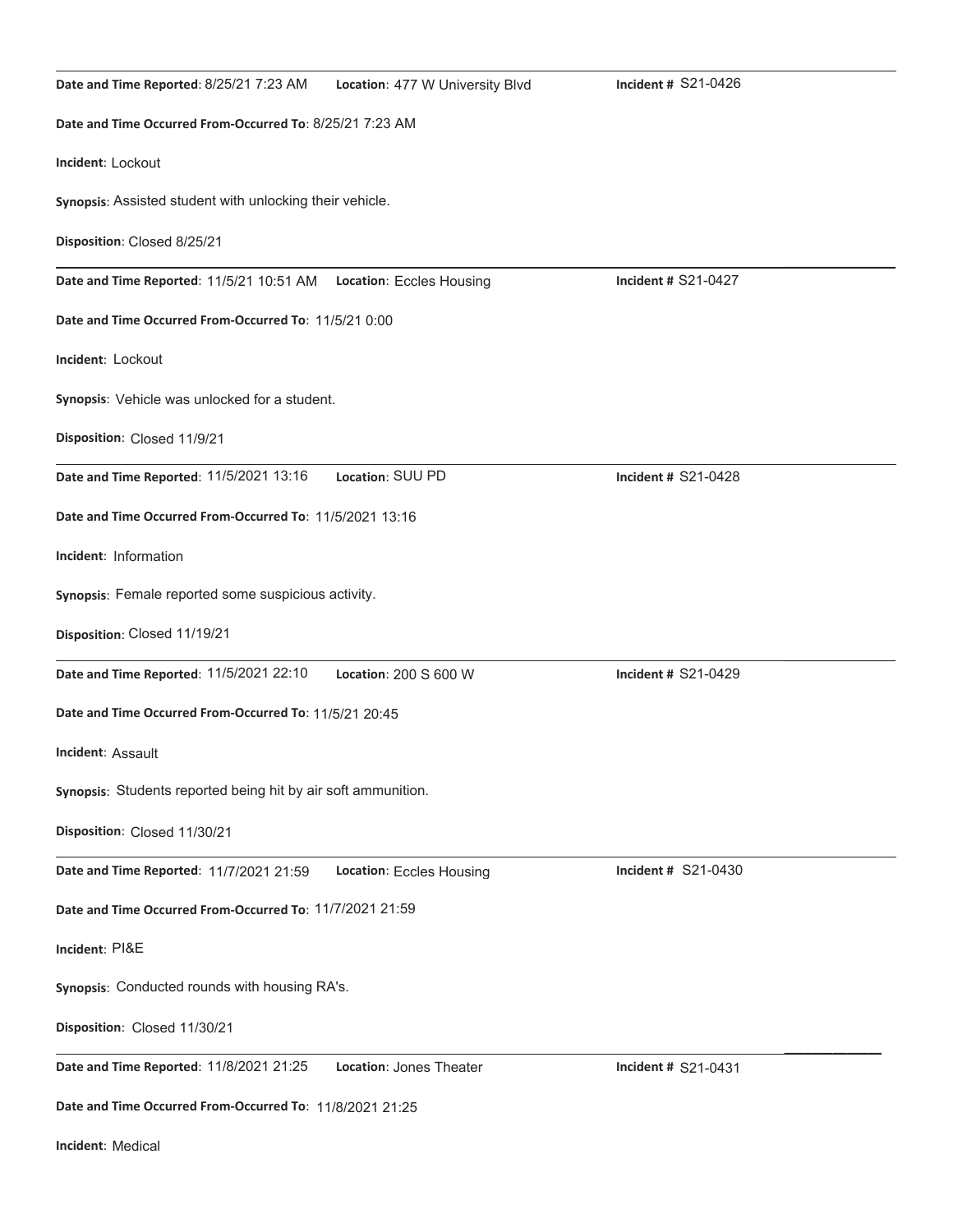| Synopsis: Student actor fainted during a play.                   |                                 |                            |
|------------------------------------------------------------------|---------------------------------|----------------------------|
| Disposition: Closed 11/24/21                                     |                                 |                            |
| Date and Time Reported: 11/8/2021 22:28                          | Location: Eccles Housing        | Incident # S21-0432        |
| Date and Time Occurred From-Occurred To: 11/8/2021 22:28         |                                 |                            |
| Incident: Security Check                                         |                                 |                            |
| Synopsis: Conducted rounds with housing RA's                     |                                 |                            |
| Disposition: Closed 11/30/21                                     |                                 |                            |
| Date and Time Reported: 11/9/2021 5:46                           | Location:                       | Incident # S21-0433        |
| Date and Time Occurred From-Occurred To: 11/9/2021 5:46          |                                 |                            |
| Incident: Welfare Check                                          |                                 |                            |
| Synopsis: Student was checked on due to a disturbing phone call. |                                 |                            |
| Disposition: Closed 11/12/21                                     |                                 |                            |
| Date and Time Reported: 11/9/2021 23:14                          | Location: Eccles Housing        | <b>Incident # S21-0434</b> |
| Date and Time Occurred From-Occurred To: 11/9/2021 23:14         |                                 |                            |
| Incident: Security Check                                         |                                 |                            |
| Synopsis: Rounds conducted with housing RA's.                    |                                 |                            |
| Disposition: Closed 11/10/21                                     |                                 |                            |
| Date and Time Reported: 11/10/2021 22:00                         | Location: Eccles Housing        | Incident # S21-0435        |
| Date and Time Occurred From-Occurred To: 11/10/2021 22:00        |                                 |                            |
| Incident: PI&E                                                   |                                 |                            |
| Synopsis: Conducted rounds with housing RA's.                    |                                 |                            |
| Disposition: Closed 11/30/21                                     |                                 |                            |
| Date and Time Reported: 11/12/2021 10:49                         | Location: Citizen Assist        | <b>Incident # S21-0436</b> |
| Date and Time Occurred From-Occurred To: 11/12/2021 10:49        |                                 |                            |
| Incident: Citizen Assist                                         |                                 |                            |
| Synopsis: Student lost a loved one and was transported to CAPS.  |                                 |                            |
| Disposition: Closed 11/12/21                                     |                                 |                            |
| Date and Time Reported: 11/12/2021 21:18                         | Location: 600 W University Blvd | <b>Incident # S21-0437</b> |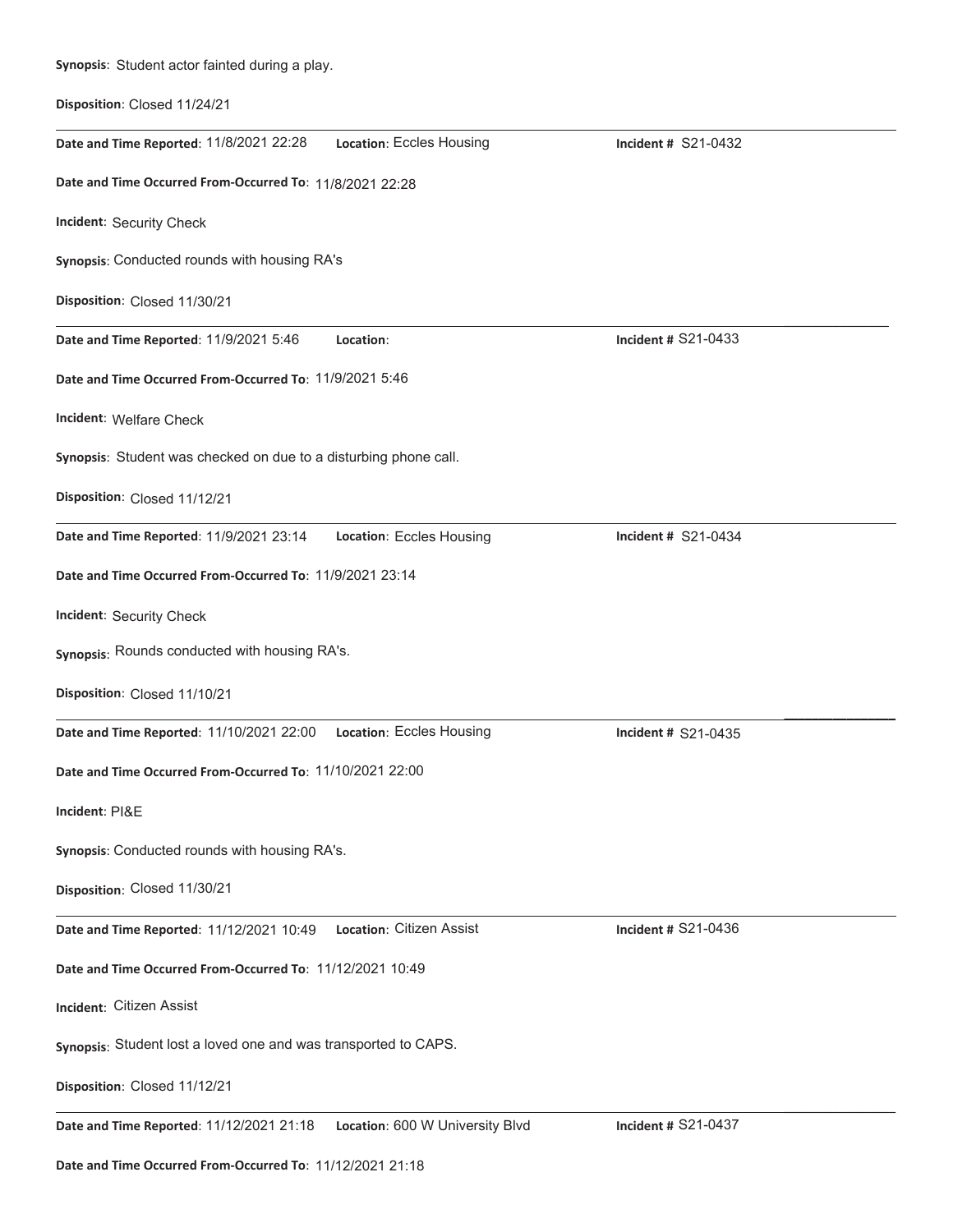### Incident: Assault

**Disposition: Closed 11/19/21** 

Synopsis: Student reported being struck by a "BB" that was fired from a vehicle.

**ŝƐƉŽƐŝƚŝŽŶ**͗ Closed 11/24/12 **Date and Time Reported: 11/13/2021 Location: Cedar Hall <b>Analysis Communist Communist** Incident # Date and Time Occurred From-Occurred To: 11/13/21 0:16 **Incident: Tobacco Problem** Synopsis: Tobacco confiscated from students. **Disposition: Closed 11/30/21**  $\overline{\phantom{a}}$ **Date and Time Reported: 11/13/2021 16:17 Location: Cedar Hall Same Construent # S21-0439 Charl S21-0439** Date and Time Occurred From-Occurred To: 11/13/2021 16:17 **Incident: Lockout** Synopsis: Vehicle unlocked for a student without incident. **Disposition: Closed 11/30/21** Date and Time Reported: 11/15/2021 9:05 Location: Date and Time Occurred From-Occurred To: 11/15/2021 9:05 **Incident: Lockout** Synopsis: Vehicle Unlocked for a student. **Disposition: Closed 11/19/21**  $\overline{\phantom{a}}$ **Date and Time Reported:** 11/15/2021 12:33 Location: AFEC **Same Separation 11/2010** Incident # S21-0441 Date and Time Occurred From-Occurred To: 11/15/21 12:31 Incident: PD Accident **Synopsis**: Student reported hitting a parked car. **Disposition: Inactive Date and Time Reported:** 11/15/2021 14:10 Location: **Alta Constant American State of the S21-0442** Date and Time Occurred From-Occurred To: 11/15/2021 14:10 **Incident: Lockout** Synopsis: Officer assisted a student unlocking their vehicle. Location: Cedar Hall **Incident # S21-0438** Incident # S21-0440

 $\overline{\phantom{a}}$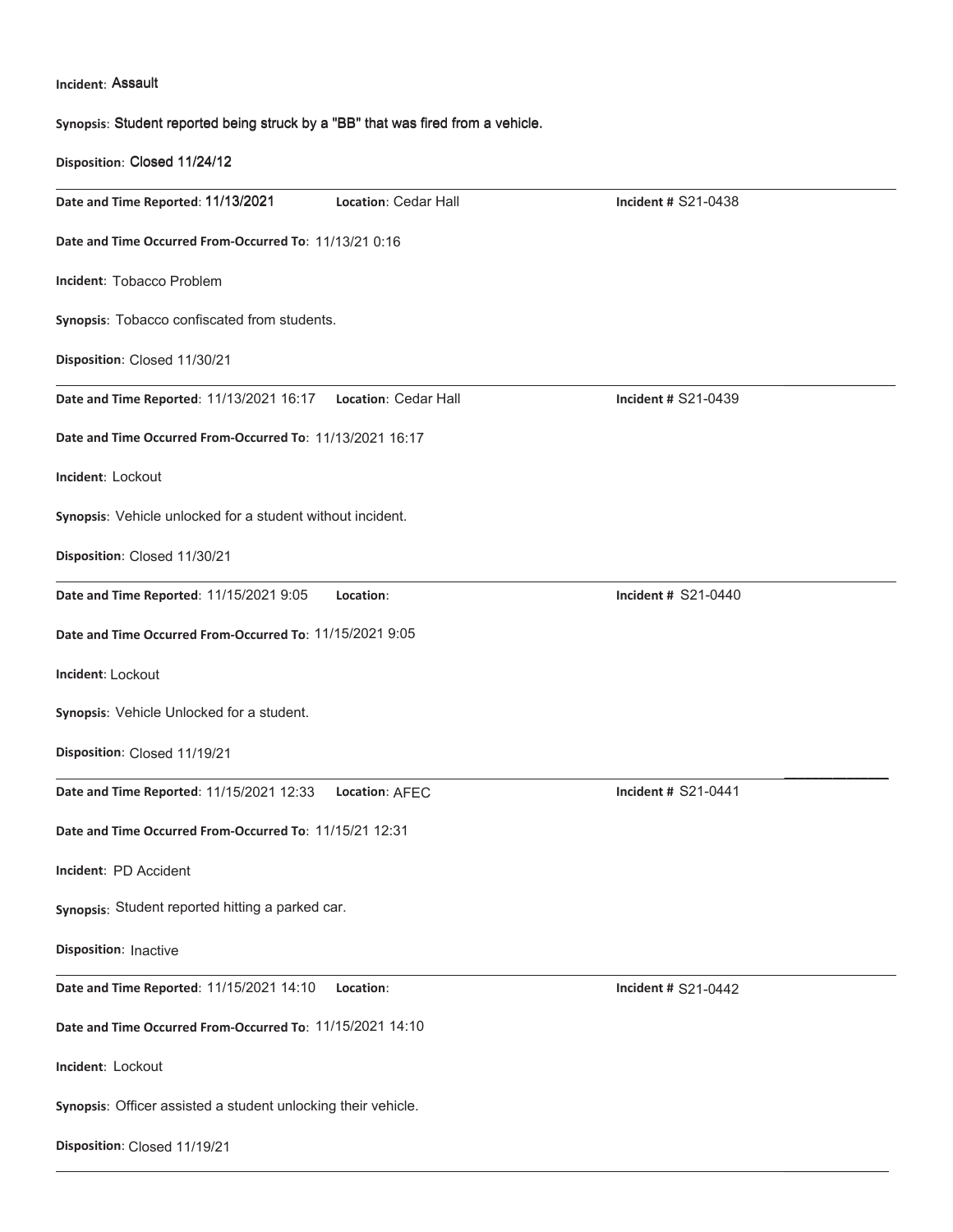| Date and Time Reported: 11/15/2021 15:43    Location: Library  |                                                           | Incident # S21-0443 |  |  |
|----------------------------------------------------------------|-----------------------------------------------------------|---------------------|--|--|
|                                                                | Date and Time Occurred From-Occurred To: 11/15/2021 15:43 |                     |  |  |
| Incident: Disorderly                                           |                                                           |                     |  |  |
| Synopsis: Juvenile was being disorderly at the Soda Nerd.      |                                                           |                     |  |  |
| Disposition: Closed 12/01/21                                   |                                                           |                     |  |  |
| Date and Time Reported: 11/15/2021 16:30                       | Location: PE Building                                     | Incident # S21-0444 |  |  |
| Date and Time Occurred From-Occurred To: 11/15/2021 16:30      |                                                           |                     |  |  |
| Incident: Lockout                                              |                                                           |                     |  |  |
| Synopsis: Vehicle unlocked for a student.                      |                                                           |                     |  |  |
| Disposition: Closed 11/30/21                                   |                                                           |                     |  |  |
| Date and Time Reported: 11/15/2021 22:00                       | Location: Eccles Housing                                  | Incident # S21-0445 |  |  |
| Date and Time Occurred From-Occurred To: 11/15/2021 22:56      |                                                           |                     |  |  |
|                                                                |                                                           |                     |  |  |
| Incident: PI&E                                                 |                                                           |                     |  |  |
| Synopsis: Rounds conducted with housing RA's.                  |                                                           |                     |  |  |
| Disposition: Closed 11/24/21                                   |                                                           |                     |  |  |
| Date and Time Reported: 11/16/2021 18:30                       | Location: Student Center                                  | Incident # S21-0446 |  |  |
| Date and Time Occurred From-Occurred To: 11/15/2021 11:00      |                                                           |                     |  |  |
| Incident: Theft                                                |                                                           |                     |  |  |
| Synopsis: Student reported bicycle missing from the bike rack. |                                                           |                     |  |  |
| Disposition: Inactive                                          |                                                           |                     |  |  |
| Date and Time Reported: 11/16/2021 22:09                       | Location: Eccles Housing                                  | Incident # S21-0447 |  |  |
| Date and Time Occurred From-Occurred To: 11/16/2021 22:00      |                                                           |                     |  |  |
| Incident: PI&E                                                 |                                                           |                     |  |  |
| Synopsis: Conducted rounds with housing RA's                   |                                                           |                     |  |  |
| Disposition: Closed 11/24/21                                   |                                                           |                     |  |  |
| Date and Time Reported: 11/16/2021 22:20                       | Location: 210 S 650 W                                     | Incident # S21-0448 |  |  |
| Date and Time Occurred From-Occurred To: 11/16/2021 20:45      |                                                           |                     |  |  |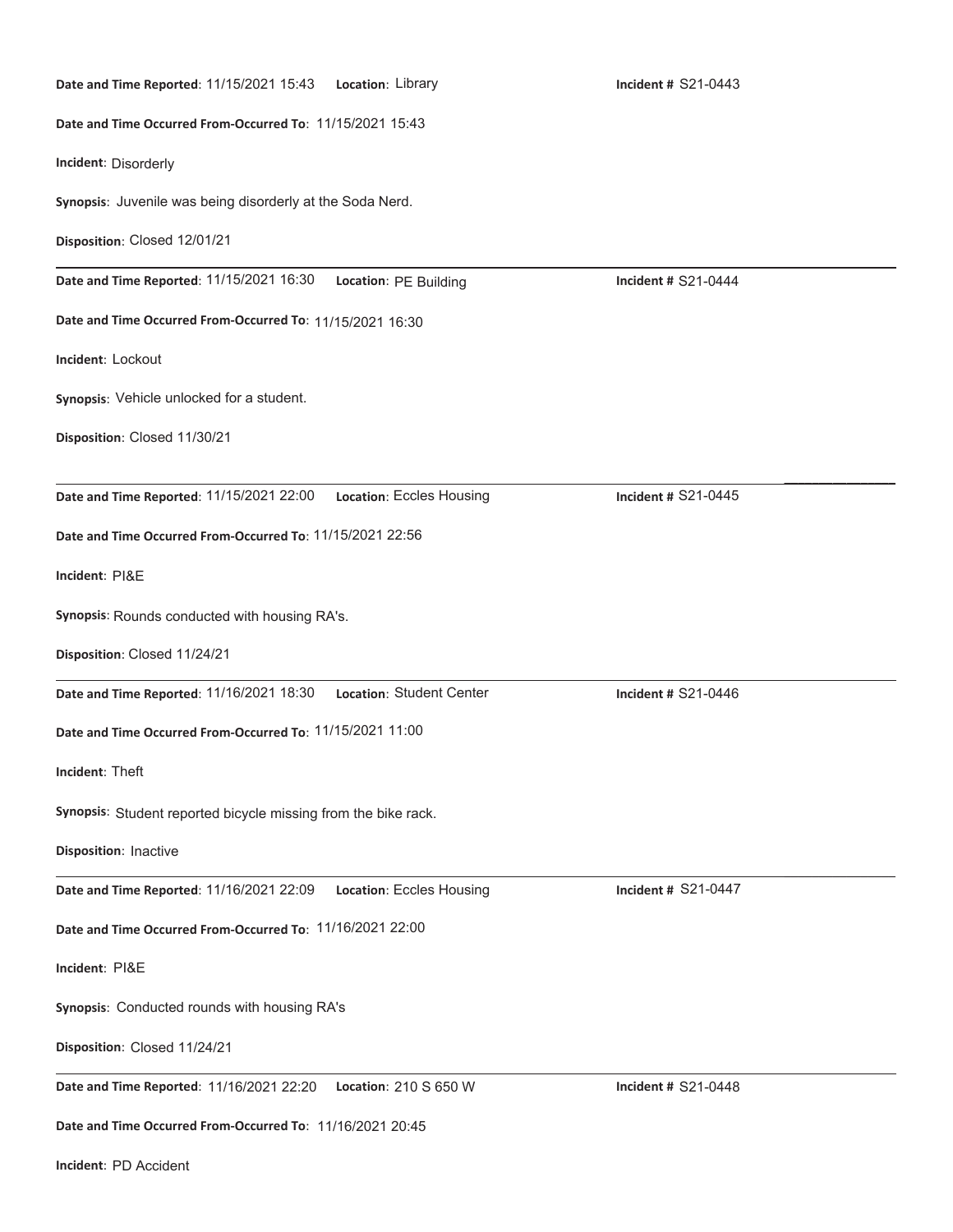Synopsis: Traffic Accident in housing parking lot. No injuries.

**Disposition: Closed 11/24/21** 

| Date and Time Reported: 11/17/2021 15:20    Location: 600 W Harding  | Incident # S21-0449 |
|----------------------------------------------------------------------|---------------------|
| Date and Time Occurred From-Occurred To: 11/17/2021 15:20            |                     |
| Incident: Lockout                                                    |                     |
| Synopsis: Vehicle unlocked for a student.                            |                     |
| Disposition: Closed 11/24/21                                         |                     |
| Date and Time Reported: 11/17/2021 14:00<br>Location: Eccles Housing | Incident # S21-0450 |
| Date and Time Occurred From-Occurred To: 11/17/2021 14:00            |                     |
| <b>Incident: Medical</b>                                             |                     |
| Synopsis: Female student was taken to SUU PD to talk to CAPS.        |                     |
| Disposition: Closed 11/19/21                                         |                     |
| Date and Time Reported: 11/17/2021 17:04<br>Location: 50 N 400 W     | Incident # S21-0451 |
| Date and Time Occurred From-Occurred To: 11/17/2021 17:04            |                     |
| Incident: Lockout                                                    |                     |
| Synopsis: Vehicle unlocked for a student.                            |                     |
| Disposition: Closed 11/24/21                                         |                     |
| Date and Time Reported: 11/17/2021 20:07<br>Location: 400 W Center   | Incident # S21-0452 |
| Date and Time Occurred From-Occurred To: 11/17/2021 20:07            |                     |
| Incident: Lockout                                                    |                     |
| Synopsis: Vehicle unlocked for a student.                            |                     |
| Disposition: Closed 11/24/21                                         |                     |
| Date and Time Reported: 11/17/2021 19:57<br>Location: Library Quad   | Incident # S21-0453 |
| Date and Time Occurred From-Occurred To: 11/17/2021 17:30            |                     |
| Incident: Medical                                                    |                     |
| Synopsis: Student injured during a Outdoor Rec event.                |                     |
| Disposition: Closed 11/24/21                                         |                     |
|                                                                      |                     |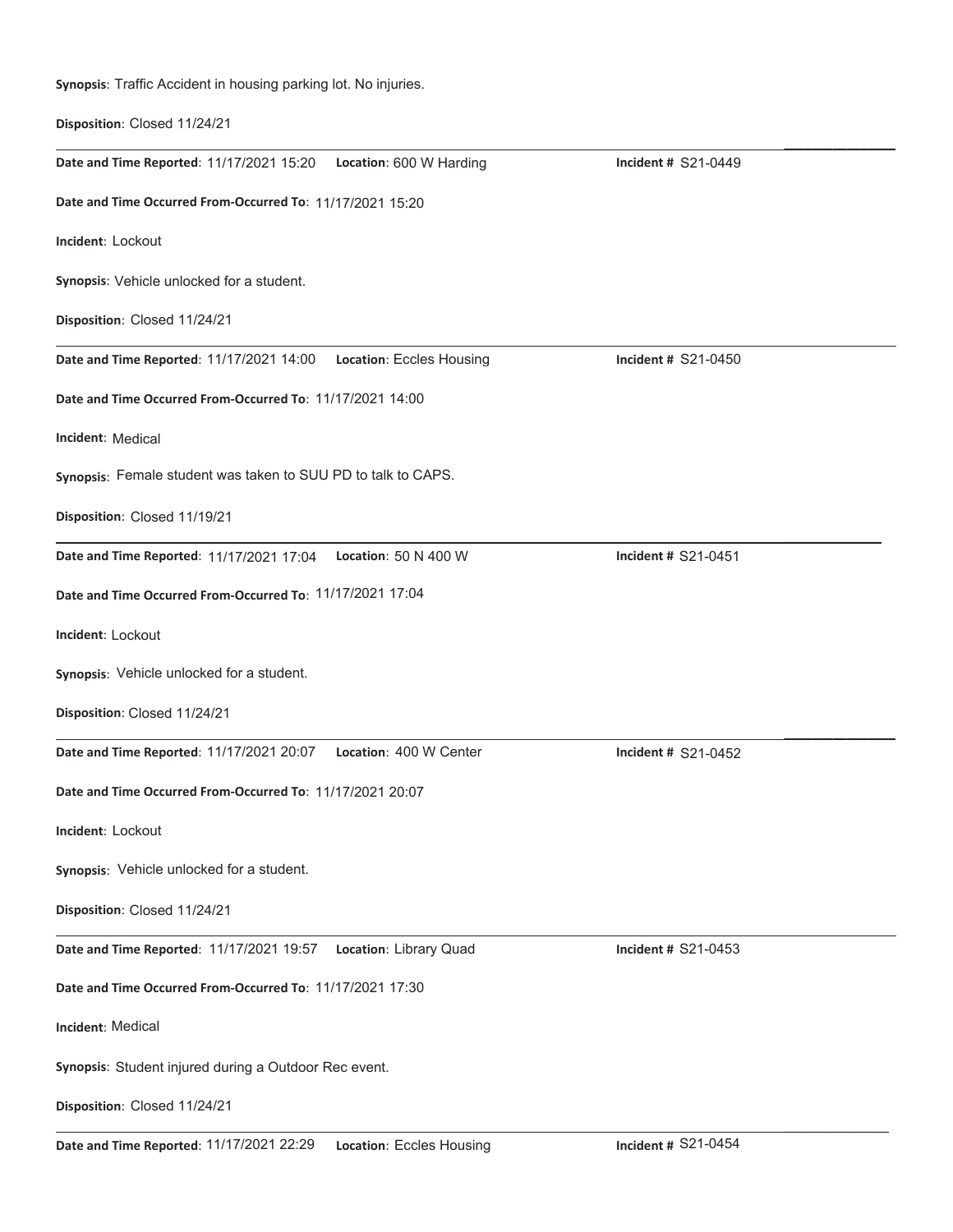| Date and Time Occurred From-Occurred To: 11/17/2021 22:00            |                     |  |
|----------------------------------------------------------------------|---------------------|--|
| Incident: PI&E                                                       |                     |  |
| Synopsis: Conducted rounds with housing RA's.                        |                     |  |
| Disposition: Closed 11/24/21                                         |                     |  |
| Location: Student Center<br>Date and Time Reported: 11/18/2021 10:38 | Incident # S21-0455 |  |
| Date and Time Occurred From-Occurred To: 11/18/2021 10:38            |                     |  |
| Incident: Medical                                                    |                     |  |
| Synopsis: Female had a seizure inside the Student Center.            |                     |  |
| Disposition: Closed 11/24/21                                         |                     |  |
| Date and Time Reported: 11/18/2021 19:57    Location: Windsor Court  | Incident # S21-0456 |  |
| Date and Time Occurred From-Occurred To: 11/18/2021 19:56            |                     |  |
| Incident: Alcohol Offense                                            |                     |  |
| Synopsis: One individual arrested for Intoxication.                  |                     |  |
| Disposition: CAA                                                     |                     |  |
| Date and Time Reported: 11/19/2021 14:06    Location: Business Bldg  | Incident # S21-0457 |  |
| Date and Time Occurred From-Occurred To: 11/19/2021 14:06            |                     |  |
| Incident: Paper Service                                              |                     |  |
| Synopsis: Summons served to defendant.                               |                     |  |
| Disposition: Closed 11/24/21                                         |                     |  |
| Date and Time Reported: 11/22/2021 7:25<br>Location: Stadium         | Incident # S21-0458 |  |
| Date and Time Occurred From-Occurred To: 11/22/2021 7:25             |                     |  |
| Incident: Suspicious                                                 |                     |  |
| Synopsis: Report of people sleeping outside, near the stadium.       |                     |  |
| Disposition: Closed 11/22/21                                         |                     |  |
| Date and Time Reported: 11/22/2021 10:03<br>Location: SUU PD         | Incident # S21-0459 |  |
| Date and Time Occurred From-Occurred To: 11/22/2021 10:03            |                     |  |
| Incident: Citizen Assist                                             |                     |  |
| Synopsis: Request for recovering a lost package.                     |                     |  |

**Disposition: Closed 11/22/21**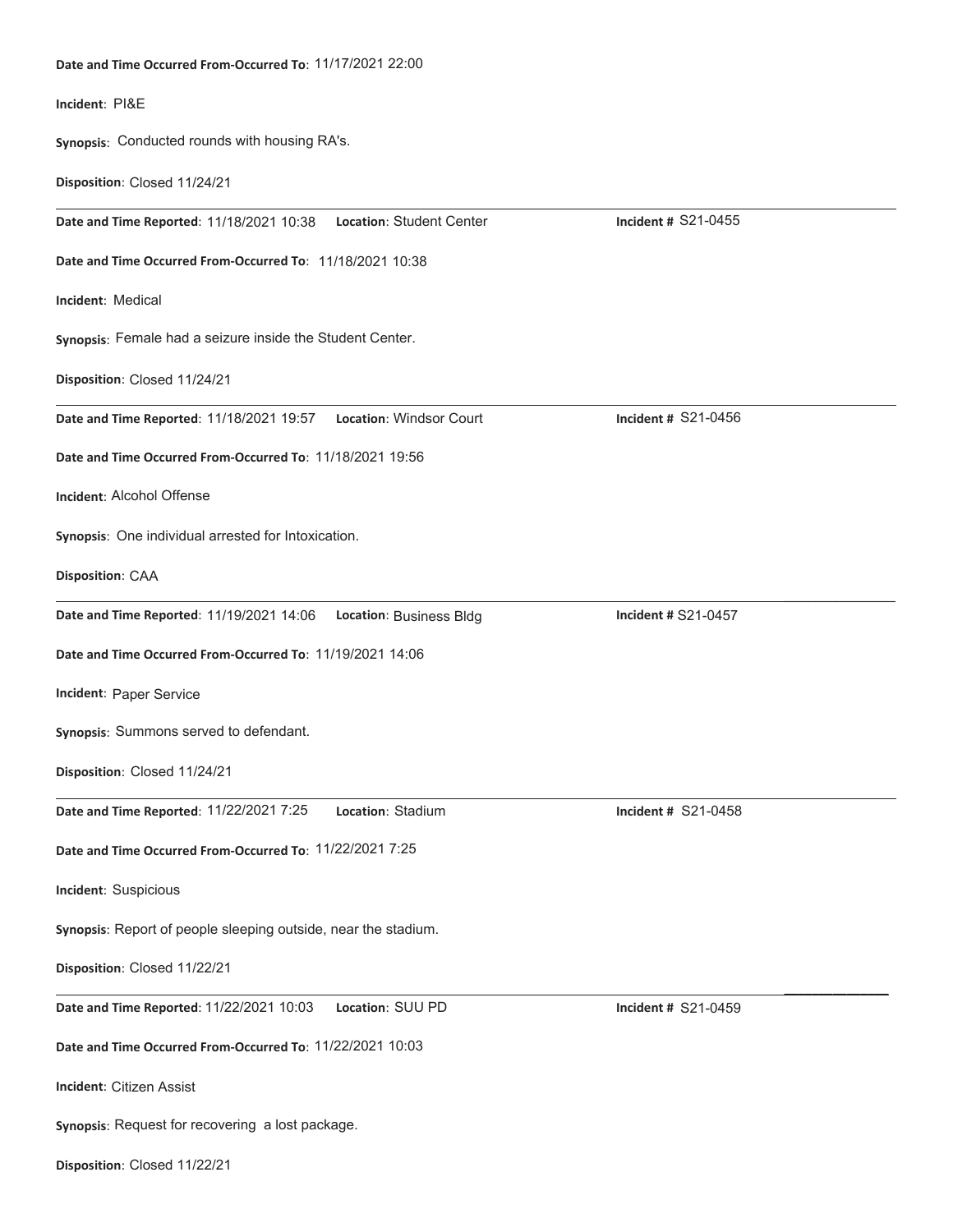| Date and Time Reported: 11/22/2021 22:04<br>Location: Eccles Housing              | Incident # S21-0460        |  |
|-----------------------------------------------------------------------------------|----------------------------|--|
| Date and Time Occurred From-Occurred To: 11/22/2021 22:04                         |                            |  |
| Incident: PI&E                                                                    |                            |  |
| Synopsis: Rounds with housing staff.                                              |                            |  |
| Disposition: Closed 11/24/21                                                      |                            |  |
| Location: 800 W<br>Date and Time Reported: 11/23/2021 7:37                        | <b>Incident # S21-0461</b> |  |
| Date and Time Occurred From-Occurred To: 11/23/2021 7:34                          |                            |  |
| Incident: Welfare Check                                                           |                            |  |
| Synopsis: Conducted a welfare check on a student.                                 |                            |  |
| Disposition: Closed 11/23/21                                                      |                            |  |
| Date and Time Reported: 11/23/2021 14:04<br>Location: Student Center              | <b>Incident # S21-0462</b> |  |
| Date and Time Occurred From-Occurred To: 11/23/2021 14:04                         |                            |  |
| Incident: Theft                                                                   |                            |  |
| Synopsis: Student's laptop was reported stolen.                                   |                            |  |
| Disposition: Closed 11/29/21                                                      |                            |  |
| Date and Time Reported: 11/23/2021 17:24    Location: Student Center              | Incident # S21-0463        |  |
| Date and Time Occurred From-Occurred To: 11/23/2021 17:24                         |                            |  |
| Incident: Weapon Offense                                                          |                            |  |
| Synopsis: Student reported seeing an individual with a gun in the student center. |                            |  |
| Disposition: Closed 11/24/21                                                      |                            |  |
| Date and Time Reported: 11/23/2021 22:22    Location: Eccles Housing              | Incident # S21-0464        |  |
| Date and Time Occurred From-Occurred To: 11/23/2021 22:00                         |                            |  |
| Incident: PI&E                                                                    |                            |  |
| Synopsis: Conducted rounds with housing RA's.                                     |                            |  |
| Disposition: Closed 11/24/21                                                      |                            |  |
| Location: Off Campus<br>Date and Time Reported: 11/25/2021 19:30                  | Incident # S21-0465        |  |
| Date and Time Occurred From-Occurred To: 11/25/2021 19:30                         |                            |  |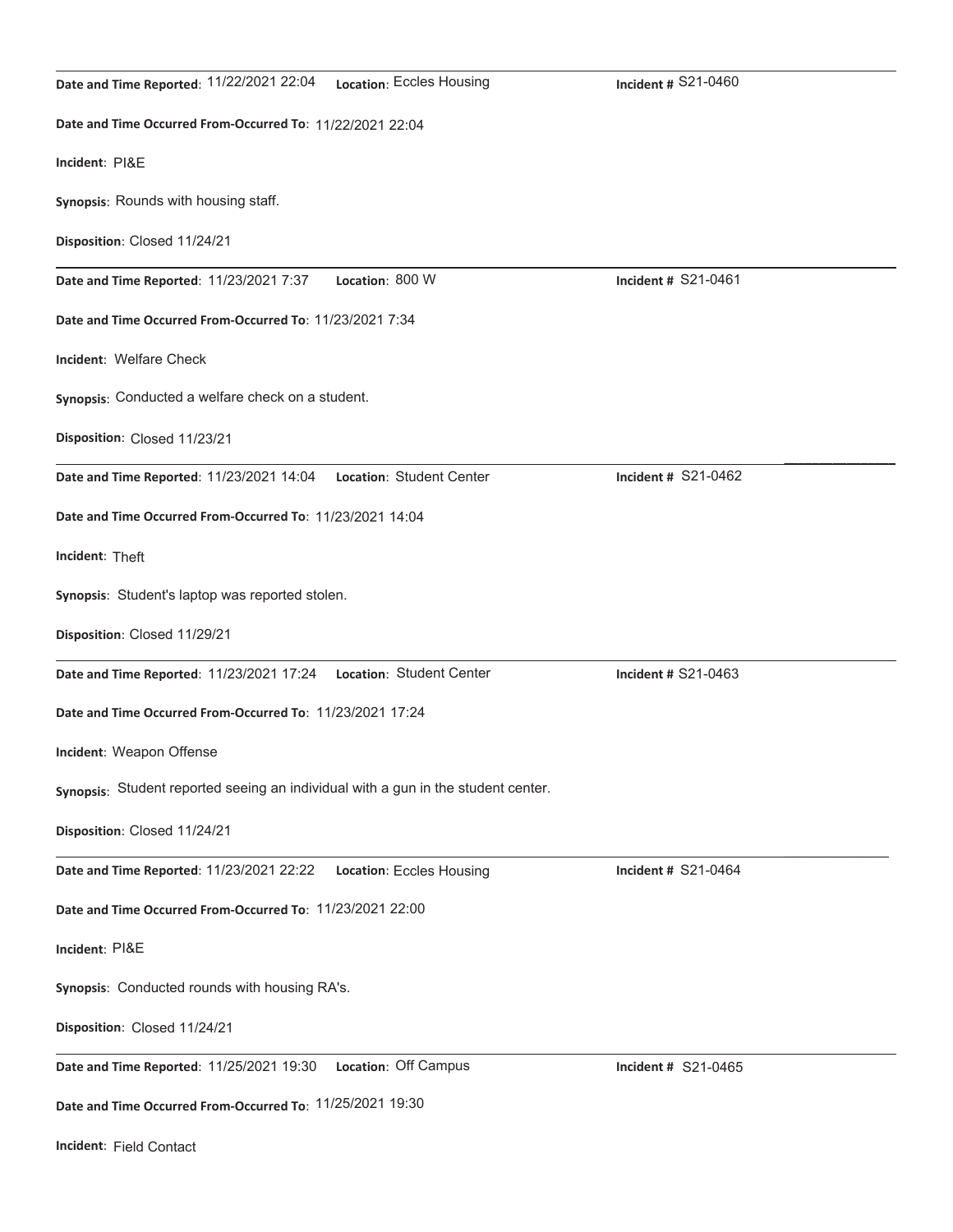**Synopsis**: Female requested to go to the hospital after stating she wanted to harm herself.

## **Disposition: Closed 11/29/21**

| Date and Time Reported: 11/27/2021 14:58                             | Location: Off Campus     | Incident # S21-0466 |
|----------------------------------------------------------------------|--------------------------|---------------------|
| Date and Time Occurred From-Occurred To: 11/27/2021 14:58            |                          |                     |
| Incident: Agency Assist                                              |                          |                     |
| Synopsis: Male reported being assaulted by his boyfriend.            |                          |                     |
| Disposition: Inactive                                                |                          |                     |
| Date and Time Reported: 11/27/2021 15:23                             | Location: Off Campus     | Incident # S21-0467 |
| Date and Time Occurred From-Occurred To: 11/27/2021 15:33            |                          |                     |
| Incident: Agency Assist                                              |                          |                     |
| Synopsis: Assisted CCPD with a Domestic Issue.                       |                          |                     |
| Disposition: Closed 11/29/21                                         |                          |                     |
| Date and Time Reported: 11/29/2021 20:42                             | Location: 800 West       | Incident # S21-0468 |
| Date and Time Occurred From-Occurred To: 11/29/2021 20:35            |                          |                     |
| Incident: Information                                                |                          |                     |
| Synopsis: Student reported harassing Twitter posts.                  |                          |                     |
| Disposition: Active                                                  |                          |                     |
| Date and Time Reported: 11/29/2021 22:05    Location: Eccles Housing |                          | Incident # S21-0469 |
| Date and Time Occurred From-Occurred To: 11/29/2021 22:00            |                          |                     |
| Incident: PI&E                                                       |                          |                     |
| Synopsis: Rounds conducted with RA's.                                |                          |                     |
| Disposition: Closed 11/30/21                                         |                          |                     |
| Date and Time Reported: 11/30/2021 11:30                             | Location: Student Center | Incident # S21-0470 |
| Date and Time Occurred From-Occurred To: 11/30/2021 12:29            |                          |                     |
| <b>Incident: Medical</b>                                             |                          |                     |
| Synopsis: Student had a seizure in the Smith Center.                 |                          |                     |
| Disposition: Closed 12/01/21                                         |                          |                     |
| Date and Time Reported: 11/30/2021 12:45                             | Location: $240 S 500 W$  | Incident # S21-0471 |